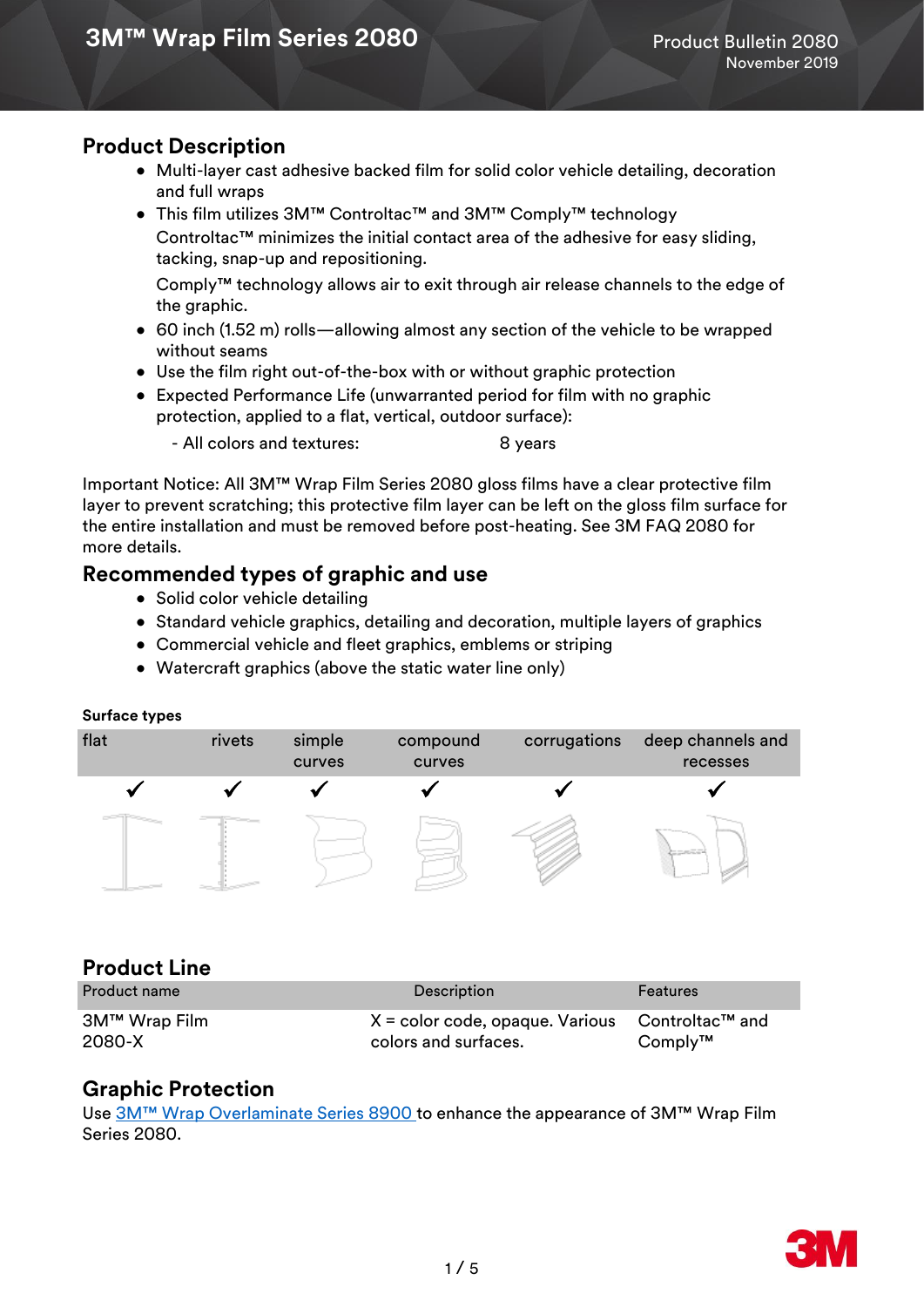# **Physical Properties**

The values displayed are the results of illustrative lab test measures made according to the indicated external norm and shall not be considered as a commitment from 3M

| Value                                                                                           | Characteristic                                                                                                                                                     |                                            |  |  |  |  |
|-------------------------------------------------------------------------------------------------|--------------------------------------------------------------------------------------------------------------------------------------------------------------------|--------------------------------------------|--|--|--|--|
| Material                                                                                        | Cast vinyl                                                                                                                                                         |                                            |  |  |  |  |
| Color                                                                                           | See colors of 3M™ Wrap Film 2080<br>Note: The opacity of these films vary and should be considered when<br>installing.                                             |                                            |  |  |  |  |
| <b>Thickness</b><br>Values apply to 2080-M12;<br>designs vary slightly in thickness             | Film without adhesive:                                                                                                                                             | $3.5 \pm 0.4$ mil (0,09 $\pm$ 0,01 mm)     |  |  |  |  |
| <b>ISO 534</b>                                                                                  | Film with adhesive:                                                                                                                                                | $4.5 \pm 0.6$ mil $(0,11 \pm 0,015$ mm)    |  |  |  |  |
| Adhesive                                                                                        | Acrylic, pressure-activated (slideable, repositionable), with air release<br>channels                                                                              |                                            |  |  |  |  |
| Adhesive appearance                                                                             | Grey or clear, depending on film color<br>Note: Grey adhesive color may be darker or lighter depending on the film<br>color.                                       |                                            |  |  |  |  |
| Adhesion                                                                                        | Aluminum etched                                                                                                                                                    | $5.6 \pm 1.1$ lbf/in (25 $\pm$ 5 N /25 mm) |  |  |  |  |
| Indicative values                                                                               | Paint                                                                                                                                                              | $3.4 \pm 1.1$ lbf/in (15 $\pm$ 5 N /25 mm) |  |  |  |  |
| FTM 1, 24 h 23°C/50%RH                                                                          |                                                                                                                                                                    |                                            |  |  |  |  |
| Applied shrinkage<br>FTM <sub>14</sub>                                                          | $<$ 15 mils (0,4 mm)                                                                                                                                               |                                            |  |  |  |  |
| Liner                                                                                           | Polyethylene-coated paper                                                                                                                                          |                                            |  |  |  |  |
| Application method                                                                              | Dry only                                                                                                                                                           |                                            |  |  |  |  |
| Substrate types                                                                                 | Aluminum, chrome, glass, ABS, paint**, fiberglass with gel coat                                                                                                    |                                            |  |  |  |  |
|                                                                                                 | The application of film onto glass can cause glass break by uneven heat absorption through<br>sun exposure. 3M does not accept liability for glass breakage.       |                                            |  |  |  |  |
|                                                                                                 | ** Check adhesion to powder-coated or water-based paints.                                                                                                          |                                            |  |  |  |  |
| Application temperature                                                                         | 60 - 90 °F (16 - 32 °C)                                                                                                                                            |                                            |  |  |  |  |
| 3M recommends application at +65 °F to 73 °F (+18°C to +23 °C) for optimum ease of application. |                                                                                                                                                                    |                                            |  |  |  |  |
| Temperature range after<br>application                                                          | -65 to +225 °F (-53 to +107 °C)                                                                                                                                    |                                            |  |  |  |  |
|                                                                                                 | (not for extended periods of time at the extremes)                                                                                                                 |                                            |  |  |  |  |
| <b>Chemical Resistance</b>                                                                      | · Resists mild alkalis, mild acids, and salt                                                                                                                       |                                            |  |  |  |  |
|                                                                                                 | • Excellent resistance to water (does not include immersion)                                                                                                       |                                            |  |  |  |  |
|                                                                                                 | • Resists occasional fuel spills                                                                                                                                   |                                            |  |  |  |  |
| Flammability                                                                                    | Flammability standards are different from country to country. Ask your<br>local 3M contact for details, please.<br>All available test reports: call 1-800-328-3908 |                                            |  |  |  |  |

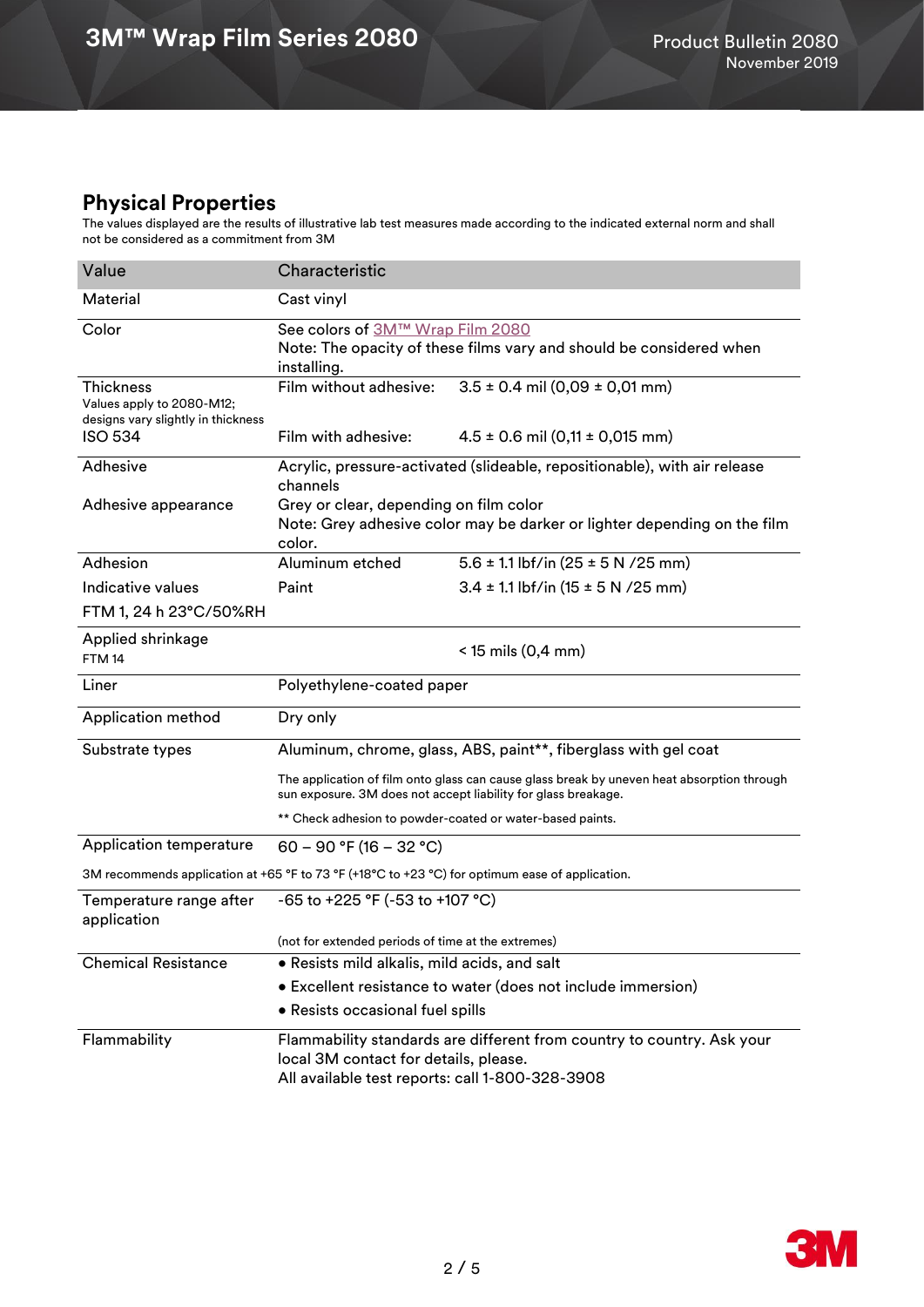# **Product Lifecycle**

| 3M™ Wrap Film Series 2080-X     |                                  | $\overline{2}$ | 3 | 4 | 5 |                                     |
|---------------------------------|----------------------------------|----------------|---|---|---|-------------------------------------|
| Installation<br>Characteristics | Challenging/High Skill           |                |   |   |   | Easy/Low Skill                      |
| 24-hour adhesion                | Low                              |                |   |   |   | High                                |
| Long term adhesion              | Low                              |                |   |   |   | High                                |
| Removability                    | Not Designed for Easy<br>Removal |                |   |   |   | <b>Designed for Easy</b><br>Removal |

# **Warranty Information**

3M Basic Product Warranty

3M Graphics Products are warranted to be free of defects in materials and manufacture at the time of shipment and to meet the specifications stated in its applicable 3M Graphics Product Bulletin and as further set forth in the 3M Graphics Warranties Bulletin. 3M™ Performance Guarantee and MCS™ Warranty

3M provides a guarantee/warranty on a finished applied graphic within the framework of 3M™ Performance Guarantee and/or 3M™ MCS™ warranty programs.

[Follow the link for a complete list of compatible products that are approved by 3M for use](https://www.3m.com/3M/en_US/graphics-signage-us/resources/warranties/)  with the base film covered in this Bulletin and used for the creation of a graphic that may be eligible for the 3M™ MCS™ Warranty or 3M Performance Guarantee.

# **Limited Remedy**

Unsuitable End Uses

3M recommended product end uses are listed in each 3M graphics product bulletin. End uses not listed in the applicable 3M Graphics Product Bulletins are typically not eligible for 3M Graphics Warranties. For non-recommended and/or non-warranted end uses or applications, users must test and approve the end uses or applications, assume any associated risks, and acknowledge that 3M has no liability for such end uses or applications. Please contact your 3M representative with any questions about graphic applications, end uses, and warranties.

Limitation of liability

Except where prohibited by law, 3M SHALL NOT UNDER ANY CIRCUMSTANCES BE LIABLE TO PURCHASER OR USER FOR ANY DIRECT (EXCEPT FOR THE LIMITED REMEDY PROVIDED IN THE 3M GRAPHICS WARRANTIES BULLETIN), INDIRECT, SPECIAL, INCIDENTAL, OR CONSEQUENTIAL DAMAGES (INCLUDING, BUT NOT LIMITED TO, LABOR, NON-3M MATERIAL CHARGES, LOSS OF PROFITS, REVENUE, BUSINESS, OPPORTUNITY, OR GOODWILL) RESULTING FROM OR IN ANY WAY RELATED TO 3M'S GRAPHICS PRODUCTS, SERVICES, or THIS BULLETIN. This limitation of liability applies regardless of the legal or equitable theory under which such losses or damages are sought.

3M Commercial Solutions products are not tested against automotive manufacturer specifications!

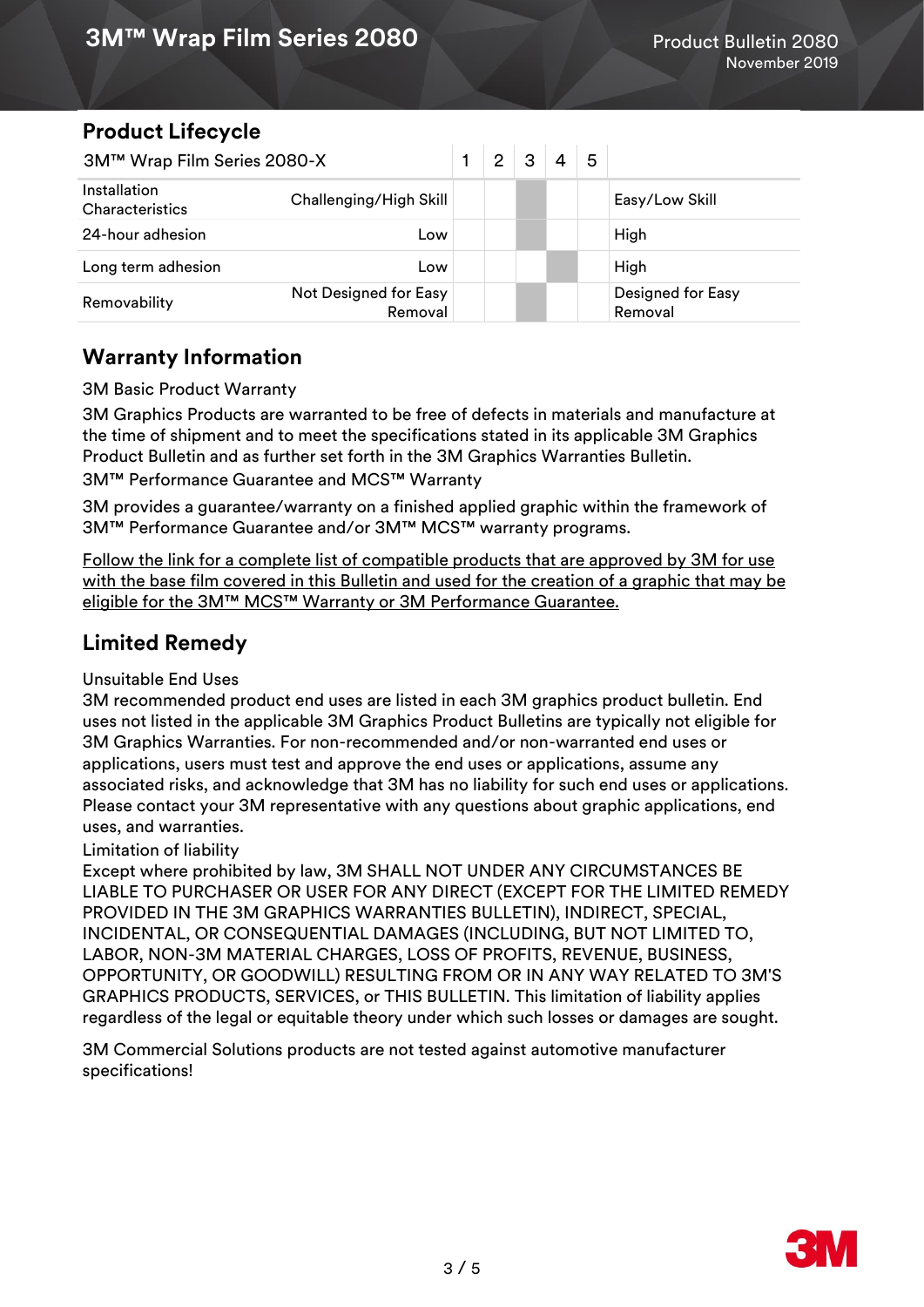# **Graphic Manufacturing**

#### **Vehicle wrapping**

Textured, metallic, pearl, and color flip films may have a directional characteristic in their appearance. For the best overall appearance, do not alternate between lengthwise and widthwise graphic panels.

Film colors vary from lot-to-lot. For consistent looking color use the same lot number of film for an entire vehicle.

To maximize a graphic's bond to the substrate 3M recommends to use 3M™ Tape Primer 94 in areas that will be partly stretched, particularly on the edges of the film. Important Note: Consult air quality regulations before using 3M™ Tape Primer 94.

#### **Sheeting, Scoring and Film Cutting**

Important Note: The thickness and texture of this film makes it more difficult to cut and weed cleanly. Use clean, sharp, properly aligned blades. The user must assume with responsibility of the outcome, so always test and approve before cutting a large job. [See 3M Instruction Bulletin 4.1 for Sheeting, Scoring and Film Cutting details](http://multimedia.3m.com/mws/media/12586O/4-1-scoring-and-cutting.pdf)

#### **Application Tapes**

See instruction bulletin 'AT-[1' for information about selection and use of suitable application](http://multimedia.3m.com/mws/media/1032943O/instruction-bulletin-at-1-application-tables.pdf)  [tapes for this product, please.](http://multimedia.3m.com/mws/media/1032943O/instruction-bulletin-at-1-application-tables.pdf)

## **Application and Installation**

In addition to other 3M Bulletins specified in this document, the following Bulletins and Videos provide details that you may need to successfully apply a graphic.

[See 3M Instruction Bulletin 5.36 for application techniques for automobiles, vans and buses.](http://multimedia.3m.com/mws/media/100373O/5-36-application-techniques-for-automobiles-vans-and-buses.pdf) 

[See 3M Instruction Bulletin 5.4 for application: fleet trucks.](http://multimedia.3m.com/mws/media/576877O/5-45-application-techniques-for-railcars.pdf)

[See 3M Instruction Bulletin 5.45 for application techniques for railcars.](http://multimedia.3m.com/mws/media/576877O/5-45-application-techniques-for-railcars.pdf)

[See 3M Instruction Bulletin 5.42 for application and special considerations for watercrafts.](http://multimedia.3m.com/mws/media/503711O/application-special-considerations-for-watercraft.pdf)

See 3M Instruction Bulletin 5.46 [for application on substrate with recesses](https://multimedia.3m.com/mws/media/1614253O/5-46-application-on-substrates-with-recesses-instruction-bulletin.pdf)

[See 3M Instruction Bulletin 5.5 for general procedures for interior and exterior dry](http://multimedia.3m.com/mws/media/9620O/5-5-application-dry-method.pdf)  [application.](http://multimedia.3m.com/mws/media/9620O/5-5-application-dry-method.pdf) 3M FAQ 2080

### **Maintenance, Cleaning and Removal**

Use a cleaner designed for high-quality painted surfaces. The cleaner must be wet, nonabrasive, without solvents, and have a pH value between 3 and 11 (neither strongly acidic nor strongly alkaline).

These films can be removed with the aid of heat.

[See 3M Instruction Bulletin 6.5 for information about storage, handling, maintenance and](http://multimedia.3m.com/mws/media/12593O/6-5-storage-handling-maintenance-removal-of-films-sheetings.pdf)  [removal of films and sheetings.](http://multimedia.3m.com/mws/media/12593O/6-5-storage-handling-maintenance-removal-of-films-sheetings.pdf)